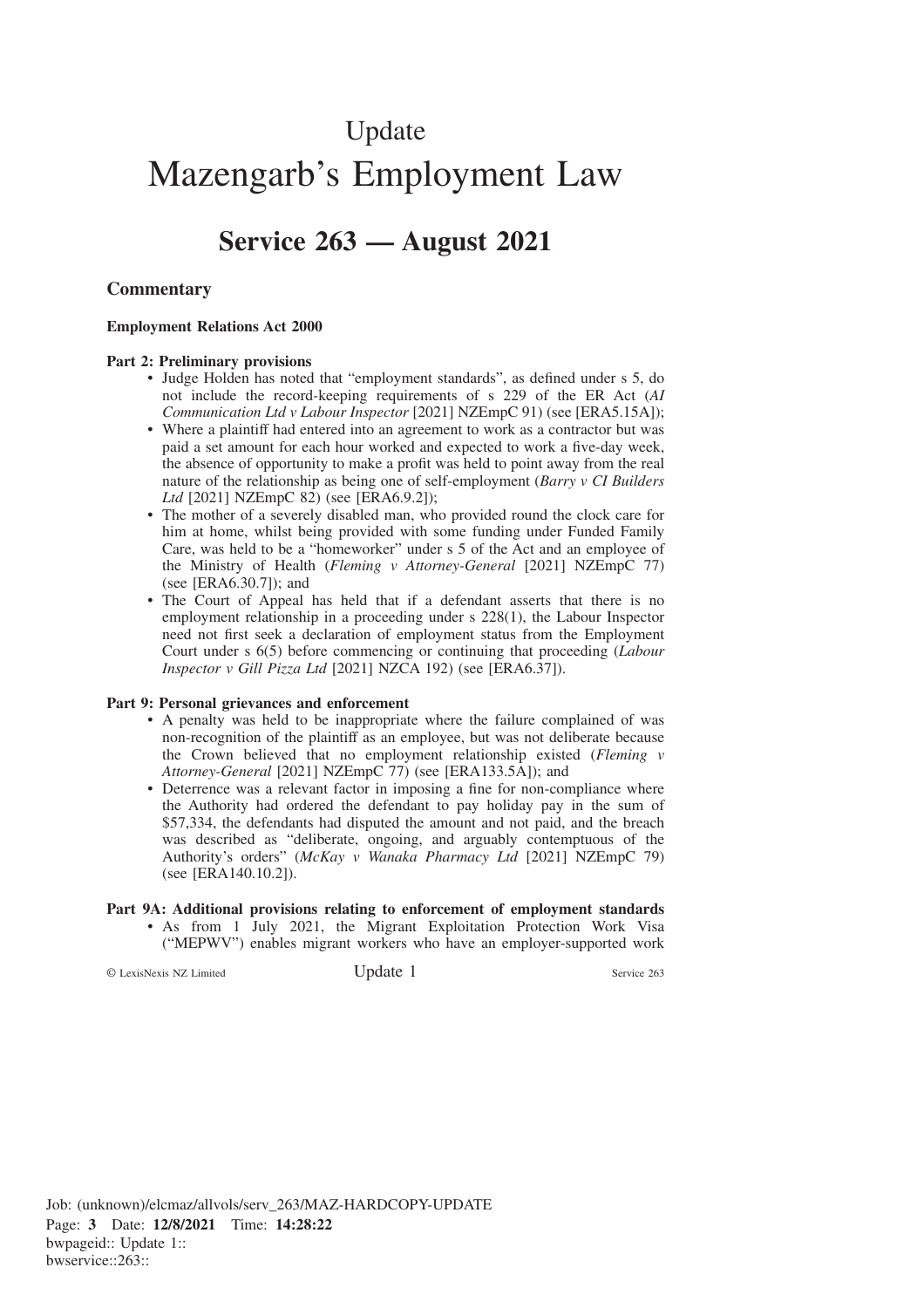visa, and have reported exploitation, to leave their job quickly whilst the exploitation is being investigated and to work anywhere in New Zealand for any employer (see [P9AIntro.4]);

- The Court has emphasised the requirement for proof of an intentional and purposeful action on the part of a defendant in order for a breach of s 142W to be established (*Labour Inspector v Jeet Holdings Ltd* [2021] NZEmpC 84) (see [ERA142W.4]); and
- The Court has noted that s 142W(1) "is directed to wrongdoing by a person, separate from wrongdoing by the employer" so that it is not enough "to simply rely on the person's position within the employing entity to give rise to liability for a penalty" (*A1 Communication Ltd v Labour Inspector* [2021] NZEmpC 91) (see [ERA142W.5]).

#### **Employment Court Regulations 2000**

Commentary has been updated in the following areas:

- Examples where security for costs awarded (see [ECR6.9.3]);
- Power to set aside witness summons (see [ECR34.3]); and
- Increased or indemnity costs (see [ECR68.5]).

#### **Selected Topic: Contractual Aspects of Employment**

- Chief Judge Inglis has reiterated that the existence of an employment relationship is to be assessed objectively, regardless of the subjective belief of either or both parties (*Fleming v Attorney-General* [2021] NZEmpC 77) (see [1000]); and
- Statutory sick leave is doubled to 10 days as from 24 July 2021 (see [1018]).

#### **Practice and Procedure**

The commentary on Mediation has been updated.

#### **Health and Safety at Work Act 2015**

- A fine of \$7,000 was imposed under s 34 where there was inadequate consultation between the principal contractor and a subcontractor around their respective roles when trees were being felled on a forestry block (*WorkSafe New Zealand v Sullivan Contractors* 2005 Ltd [2020] NZDC 20648) (see [HSWA34.8]);
- A finding of mid-range high culpability resulted after a straddle driver was killed when his straddle tipped whilst he was not wearing a seatbelt: among other things, the defendant had not trained drivers adequately on how to avoid tipping, despite clear warnings in the manufacturer's manual, had not adequately monitored tip alarm activations or checked CCTV footage for driver compliance around seatbelts, and had operated a bonus system based on productivity which encouraged unsafe behaviour (*WorkSafe New Zealand v Ports of Auckland Ltd* [2020] NZDC 25308) (see [HSWA36.17.5]);
- The son of a deceased worker, who had committed suicide after her death in a machine accident, was held to be a "victim" at the time of the offence and emotional harm reparation was paid to his estate (*WorkSafe New Zealand v Kiwi Lumber (Masterton) Ltd* [2020] NZDC 19117) (see [HSWA151.12.1B]);
- Reparation of \$130,000 was awarded to each of three families when traffic management workers were killed in a road accident, after the families had previously each received \$70,000 in emotional harm reparation from the driver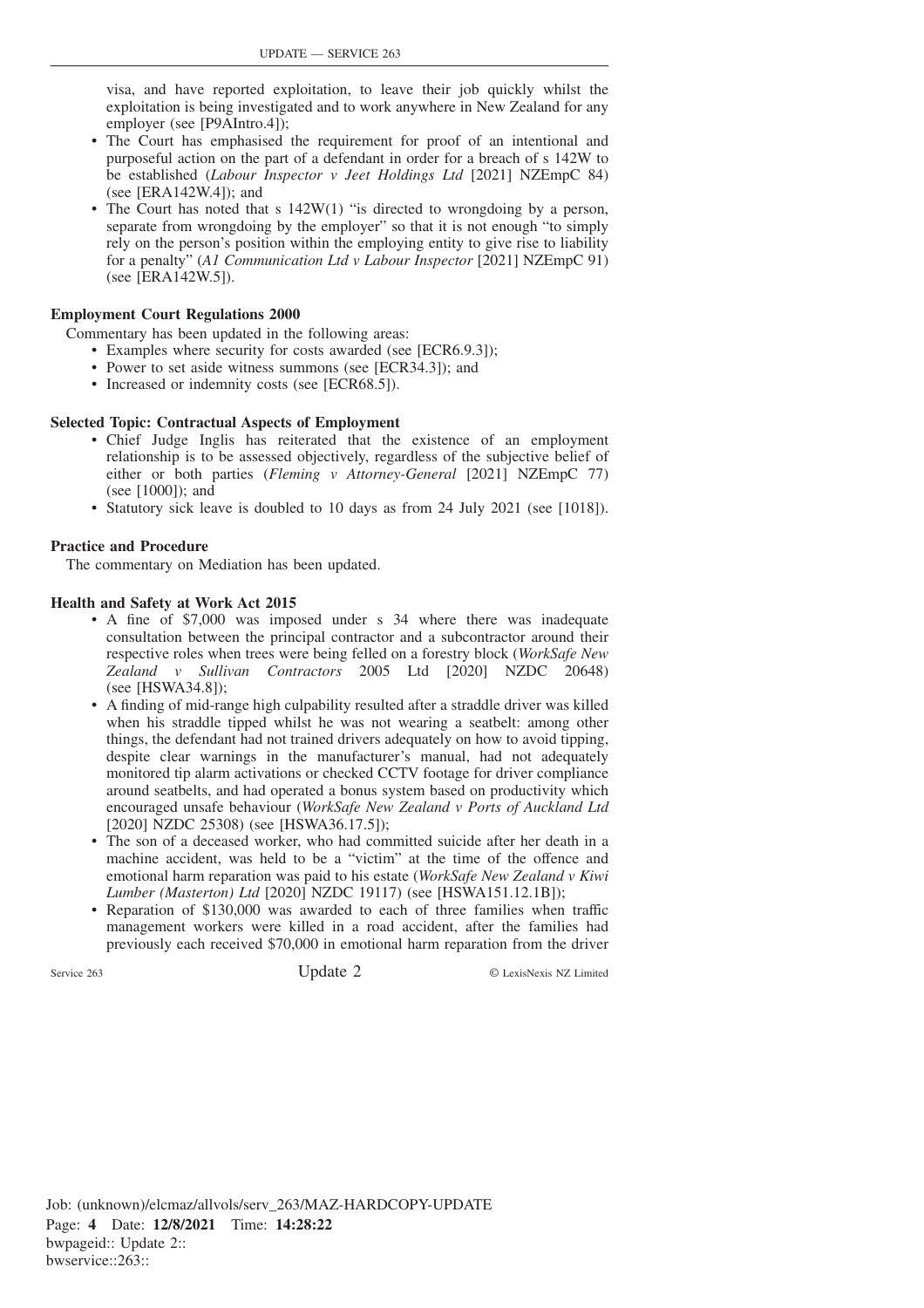whose truck had collided with the workers' van (*WorkSafe New Zealand v Higgins Contractors Ltd* [2020] NZDC 17036) (see [HSWA151.13.4.7]);

- After a survey of recent awards, reparation of \$130,000 was awarded to the family of a deceased customer of the defendant (*WorkSafe New Zealand v Vehicle Inspection New Zealand Ltd* [2021] NZDC 3036) (see [HSWA151.13.4.7]);
- The High Court has adjusted the *Stumpmaster* sentencing bands applicable to s 48 to reflect the lesser maximum penalty under s 49 (*East by West Co Ltd v Maritime New Zealand* [2020] NZHC 1912) (see [HSWA151.8.2.1]);
- In a case where there was agreement between the parties that the death of a UTV passenger did not occur "as a result of the offence" for purposes of reparation, Judge Barkle held that the Court could make its own assessment on the issue and that the defendant's acts and omissions in failing to ensure that pre-start checks were performed and to ensure that a defective seat belt in the UTV was operable were a substantial and operative cause of the passenger's death (*WorkSafe New Zealand*  $v$  *NE Parkes and Sons Ltd* [2020] NZDC 25449) Zealand *v* NE Parkes and Sons Ltd [2020] NZDC (see [HSWA151.12.1A]);
- Judge Morris declined to follow the approach in *Homegrown Juice* of applying a discount to lump sum reparation for consequential loss as being inconsistent with the High Court's decision in *Oceana Gold* (*WorkSafe New Zealand v Kiwi Lumber (Masterton) Ltd* [2020] NZDC 19117) (see [HSWA151.17.3]);
- High end medium culpability was found where a dive training exercise, focused on putting trainee divers under controlled pressure and sustained fatigue, failed to ensure the trainees' safety by providing the necessary level of supervision (*WorkSafe New Zealand v New Zealand Defence Force* [2020] NZDC 21437) (see [HSWA151.27.3]);
- Medium range culpability was found where, in two cases, severe crush injuries and lacerations to a hand were caused by unguarded nip points on a conveyor belt (*WorkSafe New Zealand v Talley's Fisheries Ltd* [2020] NZDC 25865 and *WorkSafe New Zealand v Talley's Group Ltd* [2020] NZDC 26288) (see [HSWA151.27.3]);
- Culpability in the low to low-medium range of the low culpability band was found to exist where the defendant had used contractors (who in turn engaged subcontractors) to perform cleaning and disinfecting work which was carried out unsafely (*WorkSafe New Zealand v Ministry for Primary Industries* [2021] NZDC 2368) (see [HSWA151.29]);
- A 20 per cent discount for a guilty plea was considered inappropriate where there had been a disputed facts hearing where the victim was required to give evidence and be questioned (*WorkSafe New Zealand v Wilson Contractors (2003) Ltd* [2020] NZDC 17784) (see [HSWA151.35.3]);
- Clark J has observed that s 176 imposes obligations to assist inspectors on those who owe duties under the HSW Act and that, in those circumstances, "cooperation is to be expected and would not, in the usual case, attract a discount" (*East by West Company Ltd v Maritime New Zealand* [2020] NZHC 1912) (see [HSWA151.37.1]);
- In terms of a safety record, Judge Phillips refused to attribute previous offending by an associated company to the defendant, notwithstanding that there was a parent company relationship (*WorkSafe New Zealand v Talley's Group Ltd* [2020] NZDC 17848) (see [HSWA151.40]);
- The effect of the COVID-19 pandemic on the construction industry was considered as a factor going to ability to pay a fine in one case, although in